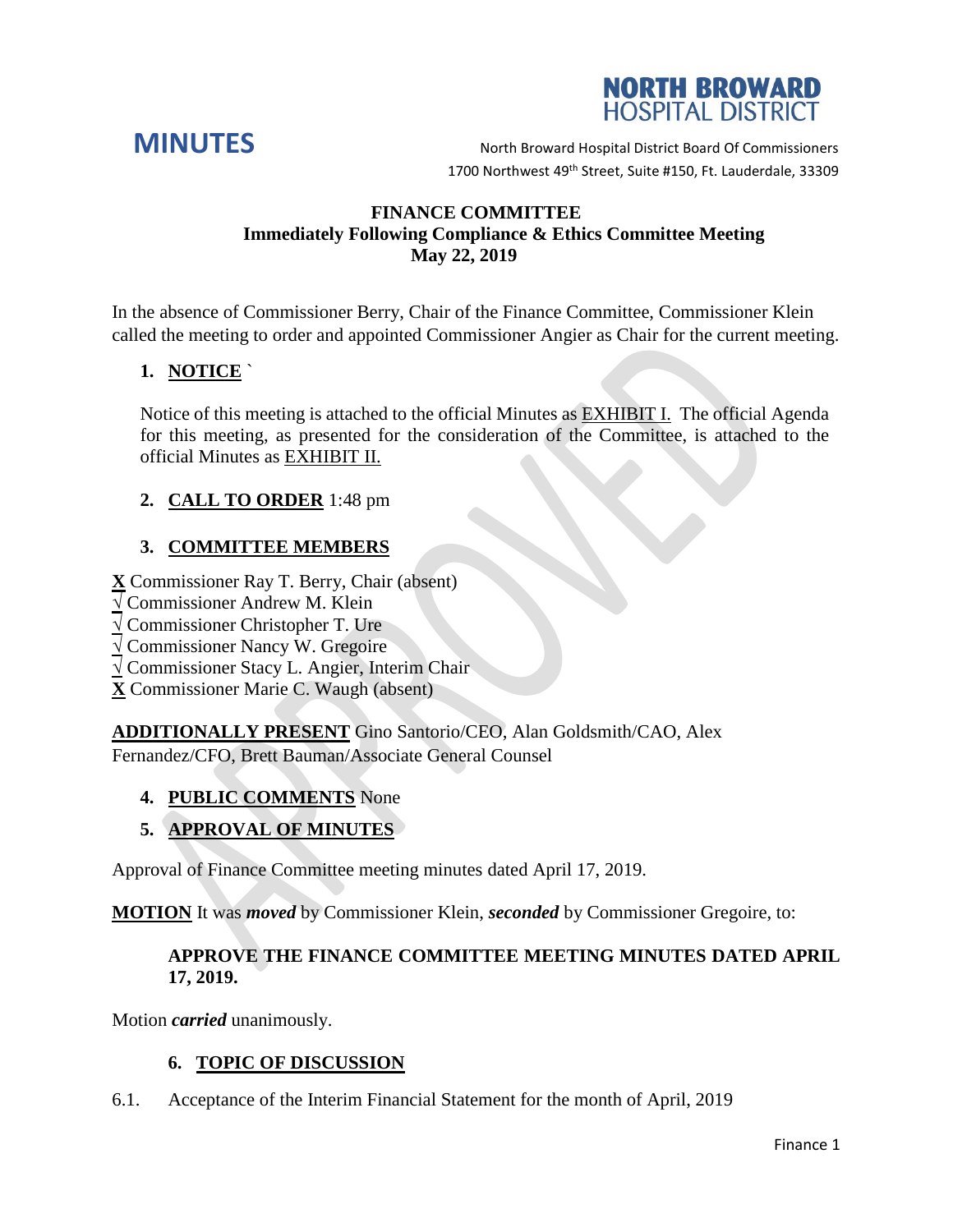# **NORTH BROWARD HOSPITAL DISTRICT**

**MINUTES** North Broward Hospital District Board Of Commissioners 1700 Northwest 49<sup>th</sup> Street, Suite #150, Ft. Lauderdale, 33309

Mr. Fernandez presented the financial statement for the month of April 2019, highlighting the gains and losses system wide.

Commissioner Klein requested that in addition to the Monthly and Year-to-Date categories reflected on the Statistical Overview page of the financial report, a Trend category be added to monitor the system's progress.

Mr. Fernandez reported that the revenue cycle was being reviewed globally by an outside consultant and that he would share the results with the Finance Committee upon receipt.

**MOTION** It was *moved* by Commissioner Ure, *seconded* by Commissioner Gregoire, to:

### **THE FINANCE COMMITTEE RECOMMEND THAT THE BOARD OF COMMISSIONERS OF THE NORTH BROWARD DISTRICT ACCEPT THE INTERIM FINANCIAL STATEMENT FOR THE MONTH OF APRIL 2019.**

Motion *carried* unanimously.

6.2. Broward Health Systemwide, Financial Support for Uninsured Patients, HealthFund Solutions

**MOTION** It was *moved* by Commissioner Klein, *seconded* by Commissioner Ure, that:

**THE FINANCE COMMITTEE RECOMMEND THAT THE BOARD OF COMMISSIONERS OF THE NORTH BROWARD DISTRICT AUTHORIZE THE PRESIDENT/CEO TO ENTER INTO A CONTINGENCY CONTRACT WITH HEALTHFUND SOLUTIONS FOR 18% OF REVENUE TO ASSIST WITH MEDICAID PROCESSING THROUGH THE ELECTRONIC DATA INTERCHANGE (EDI).**

Motion *carried* unanimously.

6.3. Broward Health Systemwide 5-year Agreement for new Financial Decision Support System, Kaufman Hall & Associates

**MOTION** It was *moved* by Commissioner Klein, *seconded* by Commissioner Gregoire, that:

**THE FINANCE COMMITTEE RECOMMEND THAT THE BOARD OF COMMISSIONERS OF THE NORTH BROWARD HOSPITAL DISTRICT AUTHORIZE THE PRESIDENT/CEO TO CONTRACT WITH KAUFMAN HALL & ASSOCIATES FOR A NEW FINANCIAL DECISION SUPPORT SYSTEM.**